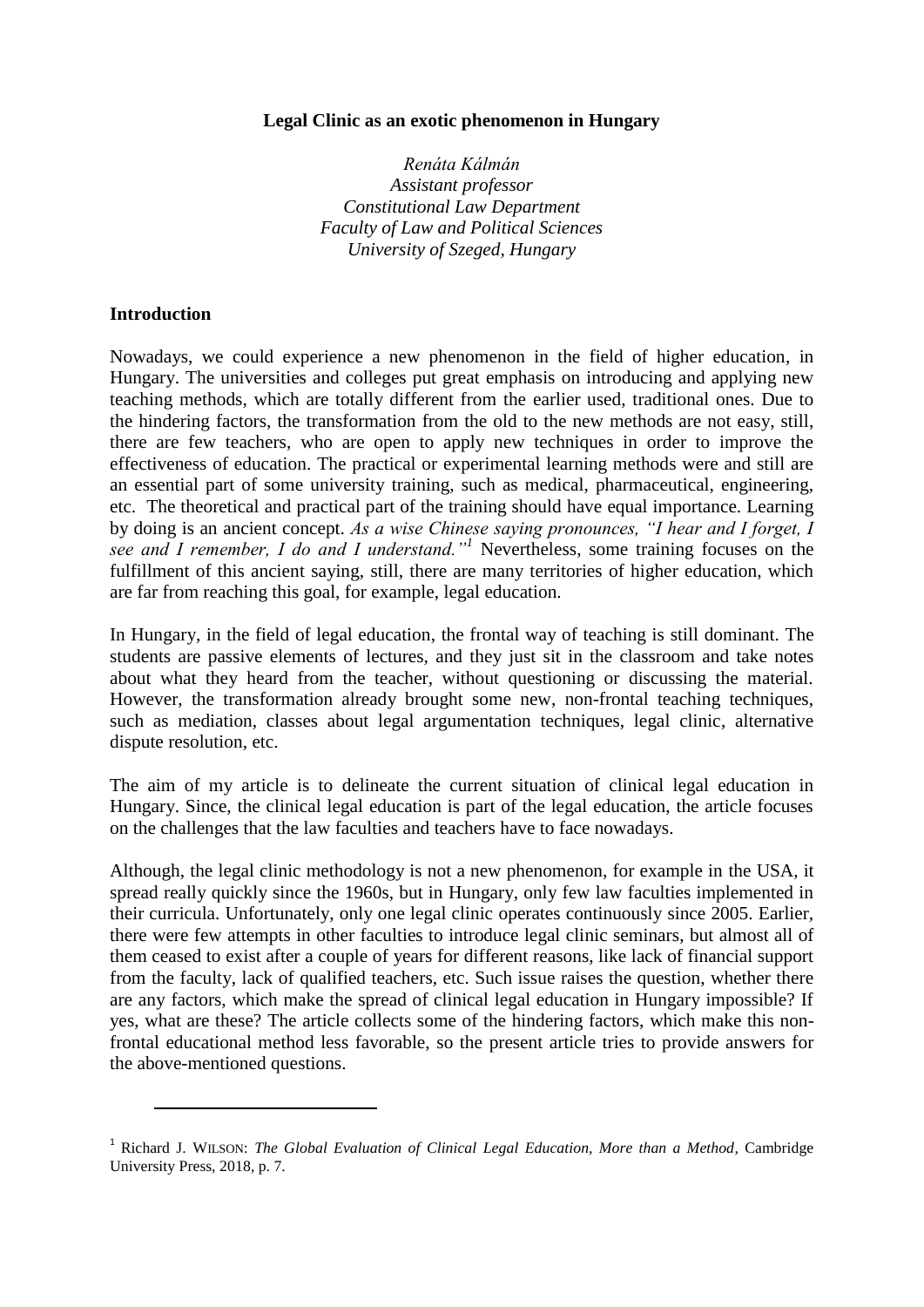The paper at hand is divided into three main parts. The first one deals with the new situation in the field of higher education, focusing on the law major in Hungary. The reason for this comprehensive transformation is that the Minister responsible for higher education issued a Decree at the beginning of the year 2019, in order to uniformly define the general educational output requirements for the students. Later on, the article allows deeper insight into this transformation. The second part briefly introduces the types and the operation of those legal clinics, which function nowadays in the country. Thirdly, the domestic fulfillment of two main goals of the clinical legal education (social and educational) will be discussed. The author highlights, why the educational goal of the legal clinic is more important in Hungary, than the social one.

## **1. The current transformation of the Hungarian higher education**

In the beginning, it is important to determine the definition of alternative or non-formal education, since the clinical legal education belongs to here. Alternative education is an umbrella term, which includes such non-formal educational forms and methods that are different from the usual, traditional ones. The students stand in the center of this method, whereas it pays attention to the needs and the different stages of development of the students, so it is an excessively flexible, permissive system, which serves equality.<sup>2</sup>

The alternative educational methods are not really welcomed in Hungary, especially in the field of law. There are many reasons, which cause this non-favorable position. First of all, the alternative educational methods are more expensive than the traditional ones (more and special equipment is needed, the professor has to participate in special training, which means additional financial burden to the university, etc). Second of all, the non-formal seminars operate with only a few (maximum 15) students, unlike the traditional, frontal lectures, where more than 100 students could participate, thus teachers should deliver more seminars under alternative education model. Thirdly, the position of the professors is rather a consultant, facilitator, than a teacher, so they have to study their new role, which could cause a problem, especially for the elder lecturer, who gets used to teach the same way in the past decades. After this short introduction, the article focuses on the current transformation of Hungarian higher education. As it was mentioned above, at the beginning of the year 2019, the Minister responsible for higher education issued a Decree, $3$  in order to define uniformly the output requirements of the students. The output requirements were divided into four major components: professional (cognitive) knowledge, skill/proficiency, professional attitude and autonomy and competence relevant to responsibility. In addition to these, legal education has specialized output criteria too.<sup>4</sup> These are the followings: a) 300 credits must be obtained, and ca. 70-80% of the credits come from theoretical lectures and only 15 credits from optional/elected courses, like legal clinic, b) 6 weeks professional practice in a law-related position. Consequently, the theoretical need is still highly important in legal education, although, in the last few years, a discussion started about increasing the percentage of practical knowledge. Even though, the majority of law students will work in practice, they still gain less practical knowledge during their studies. The students could accomplish their

 $\overline{\phantom{a}}$ 

<sup>2</sup> László KADOCSA: *Az atipikus oktatási módszerek* [Atypical teaching methods] in: Felnőttképzési Kutatási Füzetek, Budapest 2006, p. 49.

 $3<sup>3</sup>$  Art. 8. Ministerial Decree No. 3 of 2019, February 11 (EMMI)

<sup>&</sup>lt;sup>4</sup> Ministerial Decree No. 18 of 2016, August 5 (EMMI) and No. 8 of 2013, January 30 (EMMI) on training and output requirements for vocational training in higher education, basic and master training, and common requirements for teacher training and training and output requirements for individual teaching periods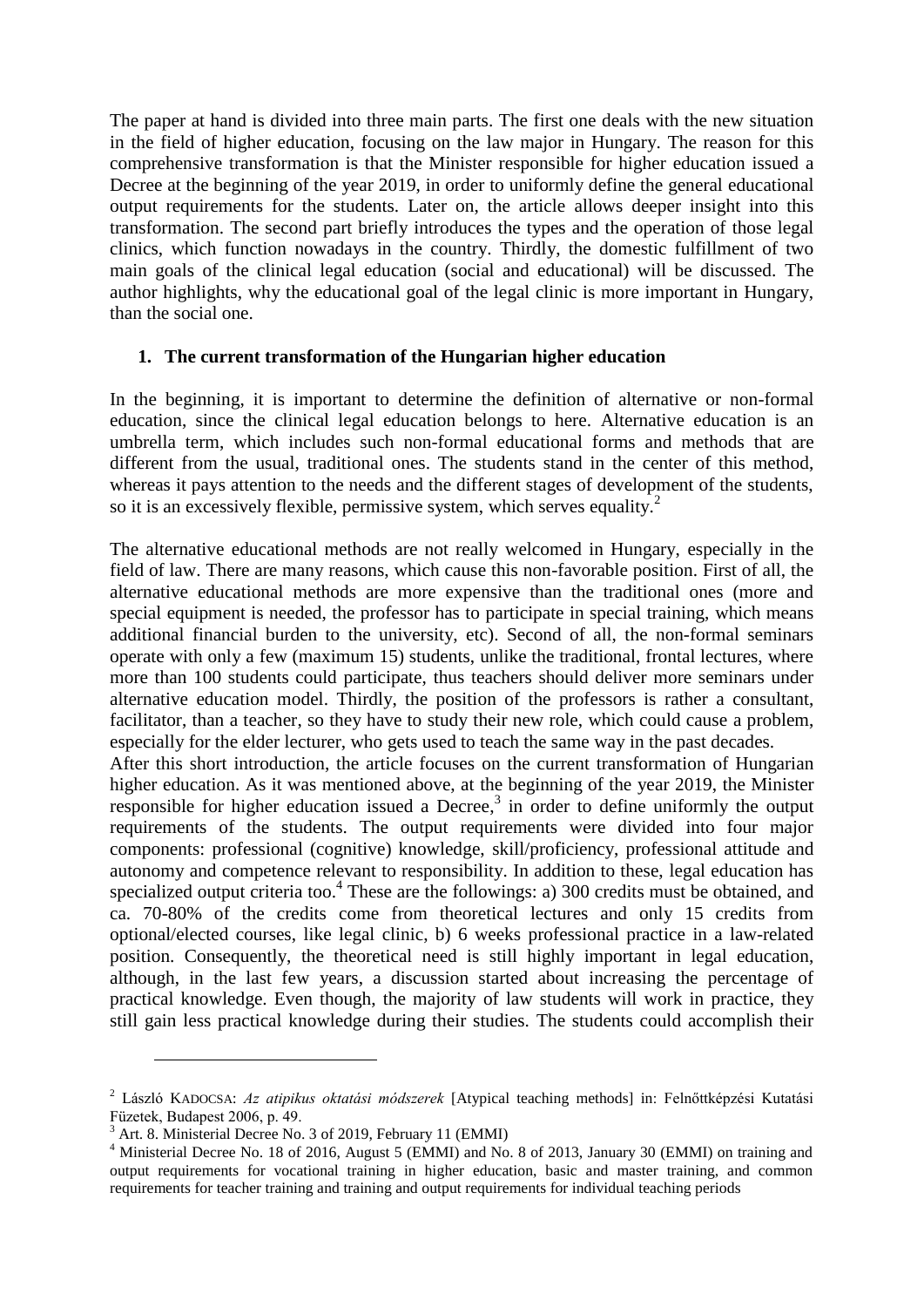mandatory 6 weeks of professional practice at a court, at a public prosecutor office, at a police department, or at an attorney office, etc.

What are the elements of the above-mentioned four major components of the output requirements? Firstly, professional (*cognitive) knowledge* includes the theoretical and practical knowledge of the legal profession, problem-solving methods, ethical norms, and dilemmas. Knowing the ethical principles is essential, however, in the course of the given work, lawyers will face how thin is the line between the ethical and non-ethical conduct, e.g. rules of conflict of interest. The experimental or practical learning, such as clinical legal education, provides an opportunity for the students to feel the ethical principles in practice. In the frame of *skill/proficiency*, it is important to mention the application of the professional terminology, critical thinking, oral and written communication with clients, application of alternative dispute resolutions, legal argumentation. For example, during a live-client clinic seminar, the students have a hearing with the client, in order to find the legal problem, which needs to be solved by them. After, they search for the relevant laws and regulations, which could help to find solution(s) for the case, and finally, they give legal advice to the client. This really simple example proves that clinical legal education makes possible the acquisition of those skills, which are missing from the traditional, frontal education. The third component is the *professional attitude*, which includes the ability of self-learning, the openness for professional and social problems, self-determination for pro bono legal work and mediation. Most of the live-client clinics provide free legal services to marginalized groups and those, who cannot afford the cost of a lawyer.<sup>5</sup> The pro bono work done by the students has two main winners, client, and student. In the client's point of view, it is important, that such a person deals with his/her case, who has special legal knowledge, and through the legal service, students provide access to justice to their clients. In the student's perspective, firstly, they gain and improve their above-mentioned knowledge and skills, secondly, they get an insight, how the state institutes function. Therefore, the clinical programs, indirectly, shape the social awareness of lawyers, thus humanizing the legal profession. 6 Fourthly, the element of *autonomy and competence relevant to responsibility* requires: precise and independent work, responsibility for decisions, value commitment, and endeavor for the improvement of legal values.

Although, only a few elements of the output requirements were mentioned, but these make it clear, that the clinical legal education could be one of the outstanding components of the legal curriculum, which could help to achieve the realization of these components. During the legal clinic course, students are able to acquire most of the required knowledge, skills, autonomy, and responsibility. Despite the new regulation, still, the theoretical part of legal education is dominant.

Nevertheless, according to a survey,<sup>7</sup> conducted by legal students, the most important qualities of a law practitioner are the followings: sense of justice, good verbalism, logical

 $\overline{a}$ 

<sup>5</sup> Judit TÓTH: *Legal Clinic as a Promising Alternative Instrument in Hungary*, Jogelméleti Szemle, 2017/4. szám  $\frac{p. 151}{6}$ .

<sup>6</sup> Dr. hab. Fryderyk ZOLL, Dr. Barbara NAMYSŁOWSKA-GABRYSIAK: Chapter Five – *The Methodology of Clinical Teaching of Law*, in: The Legal Clinic. The Idea, Organization, Methodology, (Ed: Dariusz Lomowski), Fundacja Uniwersyteckich Poradni Prawnych, Varsó, 2005, p. 186.

<sup>7</sup> Helga FEITH and Attila BADÓ: *Magyar joghallgatók motivációs vizsgálata* [Survey on motivations of law students in Hungary]. Jogelméleti Szemle, 2000/4 pp. 2-18.<http://jesz.ajk.elte.hu/bado4.html>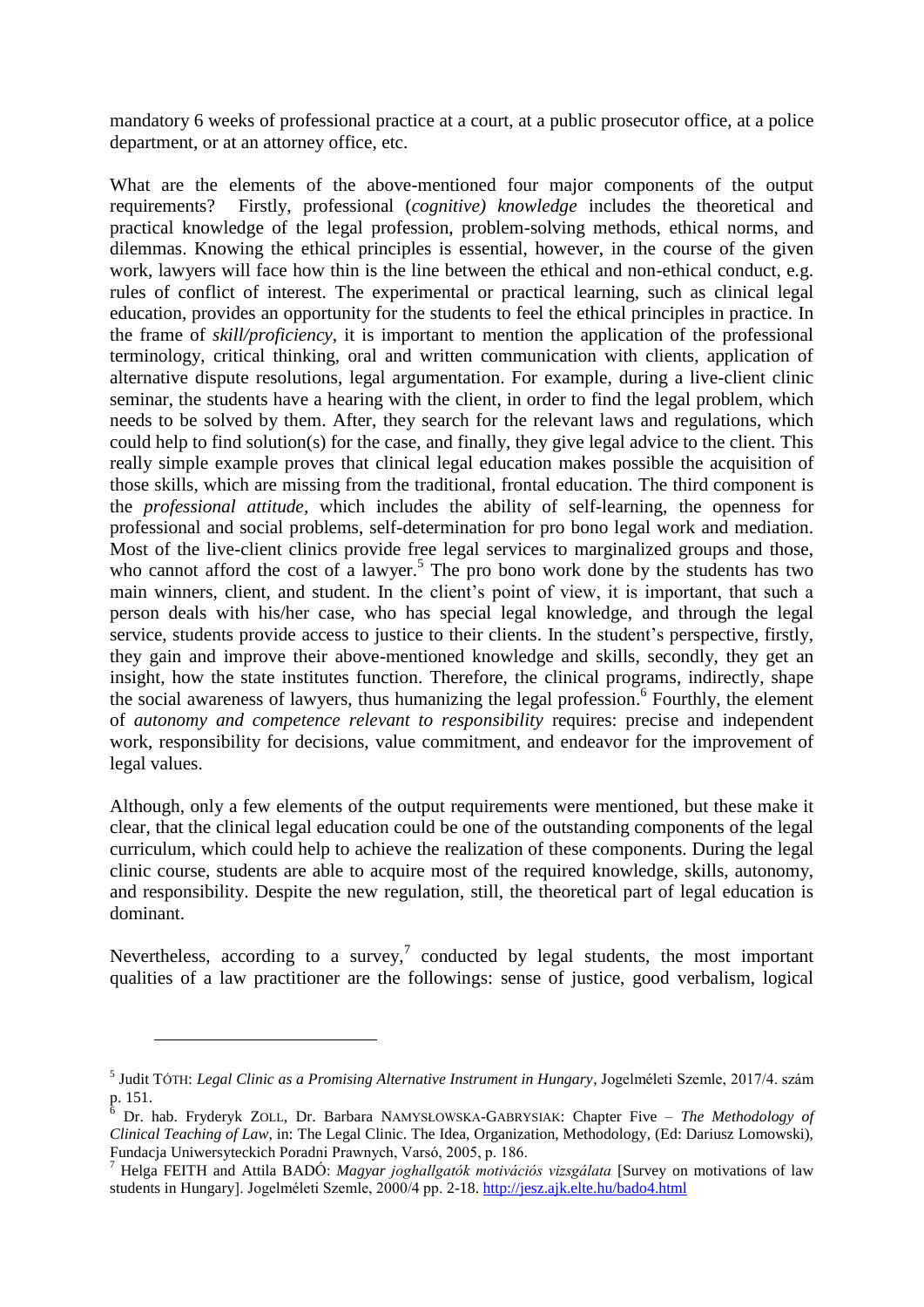thinking, and empathy. Therefore, it is already clear that the traditional way of teaching cannot fulfill either the students' or the legislative authorities' expectations.

After the transformation of the higher education system in Hungary, it is important to discuss those hindering factors, which impedes the spread of alternative educational methods, especially the legal clinic. The author collected three factors: a) curriculum, b) teaching methods, c) attitude of teachers. Below, these factors will be briefly analyzed. One of the biggest questions is what should be taught. In legal education, the effective law always stood in the focal point of teaching. Such approach led us to the next question, how detailed knowledge should be acquired concerning the effective law, since it changes very often. $8$  Is it enough to study the frameworks and the basic legal principles, or the tiniest details should be known as well?

Until today, there is no unified standpoint, since the law society is divided regarding this question. Some experts emphasize the priority of the practical part of legal education, while others stand for the importance of the theoretical methods.<sup>9</sup> The best way is, if the theoretical and practical methods are equally present in legal education. The Tuning-report pointed out that the biggest gap between the employers and the freshly graduated lawyers is that employers have the ability to apply their knowledge in practice.<sup>10</sup> Such gap could be reduced by the implementation of different alternative educational methods, like the clinical legal education in the curriculum.

The second problematic factor is the manner of teaching. According to the author's opinion, the most urgent change is needed in this area. As it was mentioned above, the students are passive elements of the education, they afraid to answer the lecturer's questions and the teacher is still an authority and not a facilitator. The frontal teaching dominance is challenged by only a few non-traditional teaching methods that are implemented by professors. However, it is proven that those universities and colleges could be successful and fulfill the output requirements, which provide useful, transferable knowledge and skills, and use diverse teaching methods. $11$ 

The third hindering factor is the attitude and the position of the teachers. Another related issue is, that it seems hard to decide, who should teach at the university. If only practitioners would teach, they will focus only on those skills and knowledge, what they found useful during their work, so basically they will train "practice ready" students. This attitude would lead to the fact that thinking on abstract level and basic theoretical knowledge would be missing from education. If only professors would teach law, they would focus on doctrines, so there would be few courses where students could gain applicable knowledge and skills. In another way, *"the law professors largely focus on what they teach, not how or even why."* <sup>12</sup> Furthermore, *"in the European system of legal education, contrary to the U.S., clinical faculties are* 

l

<sup>8</sup> Zsolt NAGY: *A jogi oktatás fejlődés és aktuális kérdései*, [The improvement and the actual questions of the legal education] PhD értekezés, Szeged, 2006 p. 150. [http://doktori.bibl.u](http://doktori.bibl.u-szeged.hu/263/7/Nagy_Zsolt_ertekezes.pdf)[szeged.hu/263/7/Nagy\\_Zsolt\\_ertekezes.pdf](http://doktori.bibl.u-szeged.hu/263/7/Nagy_Zsolt_ertekezes.pdf)

<sup>9</sup> Ibid p. 151.

<sup>10</sup> Julian Lonbay et al.: *Tuning Legal Studies in Europe: Initial findings*, 2008, pp. 24-25. https://papers.ssrn.com/sol3/papers.cfm?abstract\_id=1677820

<sup>&</sup>lt;sup>11</sup> Zoltán FLECK: *A jogászképzés szintleíró jellemzői* [The level describing characteristics of legal education] ELTE ÁJTK, 2017 p. 11.

<sup>12</sup> Richard J. WILSON: *The Global Evalution of Clinical Legal Education, More than a Method*, Cambridge University Press, 2018, p. 7.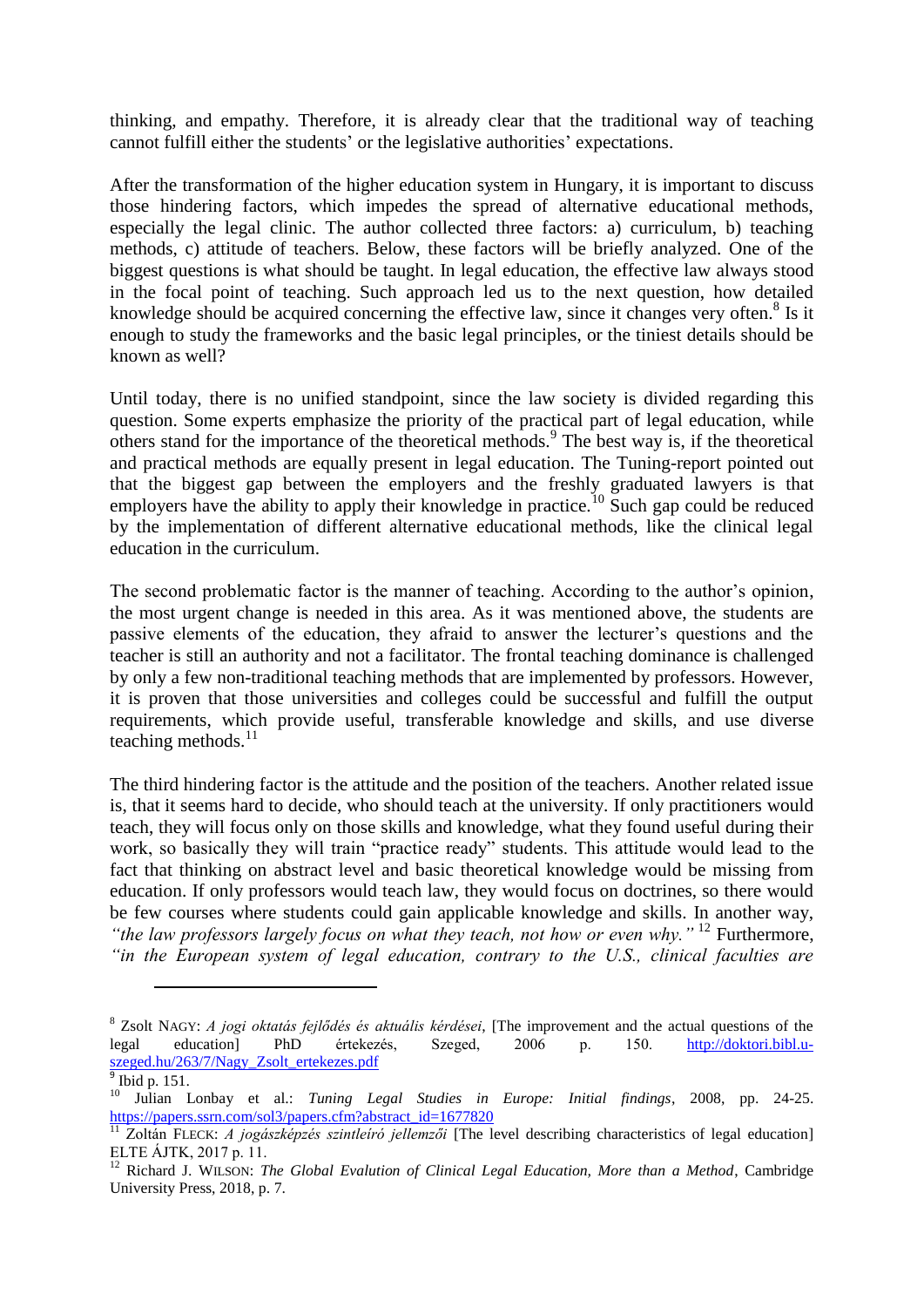*burdened by the pressure to achieve academic advancement in short period of time – LL.M, Ph.D.*"<sup>13</sup> Consequently, teachers need to give up those activities, which require longer preparation. Moreover, *"the teaching itself has been relatively unimportant aspect of the law teacher's academic life. Instead, scholarship – the production of articles and books […] has always been the gold standard of the professoriate."* <sup>14</sup> In summary, the position of the law teachers and their attitude towards the alternative educational methods set back the improvement of legal education. However, more hindering factors could be mentioned, but these factors are the most relevant ones, why the spread of alternative educational methods goes slowly.

Nonetheless, it was proven that *"[a] traditional education, based solely on information transfer is the least effective, as passive inclusion often cannot even reach understanding."* <sup>15</sup> The teachers play a decisive role to prepare students for legal profession, so it is important to train the student for critical thinker, not a memorizer. If students understand the connections of the legal system, they would realize the social conflicts, so they could take responsibility for the public interest. The education of other professions (medical, engineer, pharmacist, etc.) serves as an example to rethink the structure of legal education. *"The biggest challenge for legal education: linking the interests of legal educators with the needs of legal practitioners and with the public the profession is pledged to serve."*<sup>16</sup> According to the author's opinion, until the supply and demand do not find each other, higher education cannot fulfill the employers' expectations. Therefore, it is really important to cooperate with the employers, when the state decides the output requirements of the higher education, since they will work with the freshly graduated students. Also, the students' ability to adapt to the changing selfand external expectations shall be also taken into account.

# **2. Legal Clinics in Hungary**

 $\overline{\phantom{a}}$ 

Even though, legal clinics have two main types, NGO-based and university-based, only the second one functions in Hungary. The Hungarian law faculties could be divided into 3 types under this approach: a) legal clinic never existed, b) legal clinic exists intermittently, including street law, occasional legal assistance for local people, c) legal clinic is, as an elective course, an integral part of curricula.<sup>17</sup> Nowadays, only three law faculties out of nine, belong to the third group. Below, these legal clinics will be briefly introduced.

The legal clinic at University of Pécs Faculty of Law operates since 2013, as an elective course. The legal clinic course takes two semesters. The first semester is an introductory course, which includes the methods of legal clinic, the practice of legal writing and working in groups, introduction to presentation techniques and teaching of ethical rules. The second semester is practice-oriented. The students have two options, either work at the Campus Legal Aid Clinic or choose one of the faculty's contracted party (e.g. Pécs Regional Court, Regional

<sup>13</sup> Dubrava AKSAMOVIC, Philip GENTY: *An Examination of the Challenges, Successes and Setbacks for Clinical Legal Education in Eastern Europe*, International Journal of Clinical Legal Education, Vol. 20, 2014, p. 437.

<sup>14</sup> Richard J. WILSON: *The Global Evaluation of Clinical Legal Education, Mora than a Methon* p. 7.

<sup>15</sup> Zoltán FLECK: *A jogászképzés szintleíró jellemzői* [The level describing characteristics of legal education] ELTE ÁJTK, 2017 p. 27.

<sup>16</sup> William M. SULLIVAN et al.: *Summery, Educating Lawyers Preparation for the Profession of Law, The Carnagie Foundation*, 2007, p. 4. [http://archive.carnegiefoundation.org/pdfs/elibrary/elibrary\\_pdf\\_632.pdf](http://archive.carnegiefoundation.org/pdfs/elibrary/elibrary_pdf_632.pdf)

<sup>17</sup> Judit TÓTH: *Legal Clinic as a Promising Alternative Instrument in Hungary*, Jogelméleti Szemle, 2017/4. szám p. 153.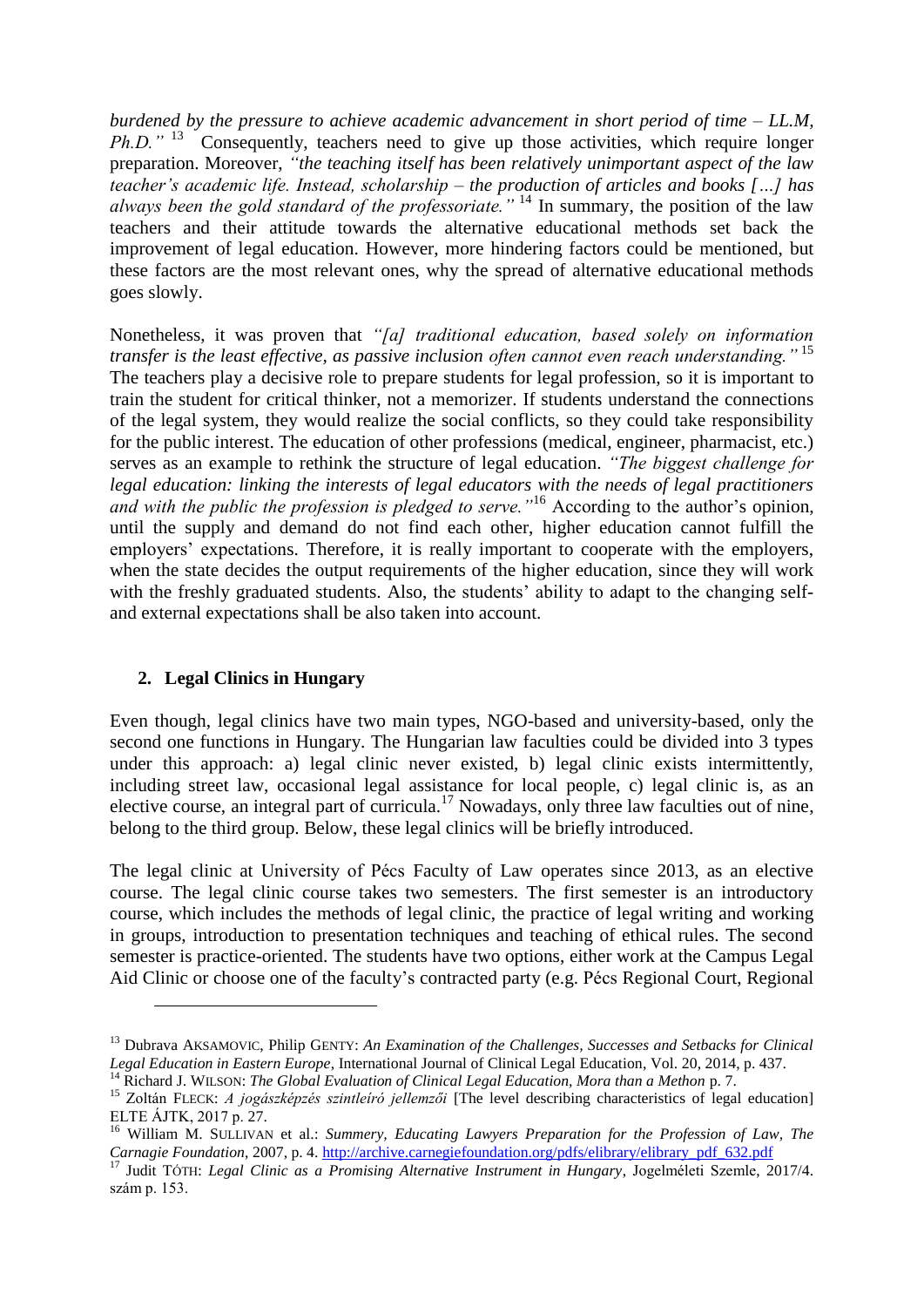Court of Appeal of Pécs, Public Prosecutor Office of Baranya county, etc.) and work there with a judge or prosecutor, etc. Therefore, they get an inside look, how these institutes function. In the frame of Campus Legal Aid Clinic, the law students could provide written legal advice to students of other faculties. Before they send their advice to their clients, a tutor, who could be a judge, an attorney, or a professor, will review whether their legal advice is correct or not. $^{18}$ 

Since 2016, a street law clinic operates at the Eötvös Loránd University Faculty of Law. The legal clinic works together with an NGO, Streetlawyer Association<sup>19</sup> to provide legal advice to homeless people and those, who live in housing poverty, in the capital. The course takes one semester and only 10 students could participate. The course is divided into two main parts: theoretical preparation and practice.<sup>20</sup> The theoretical preparation takes only one day and includes the sociological characteristics of homelessness, sensitization for homeless people, and the most relevant laws, such as rules of infringements or eviction, etc. In the second part, the students meet with the clients together with their tutor. Every student has to solve at least one complex legal issue. After the hearing, the students start to find the relevant laws and regulations in order to give proper legal advice to the client. During that period, the student keeps contact with the client, if more information is needed. Finally, after the students consulted with their tutor, they provide their legal advice to the clients.

The third legal clinic, which operates continuously since 2005, belongs to the University of Szeged Faculty of Law and Political Sciences. This legal clinic has the longest uninterrupted history in Hungary. As an optional course, it is divided into three parts (Legal Clinic I, II and III.).<sup>21</sup> The Legal Clinic I has two main parts: preparatory and practical. The preparatory part takes 3 days and includes legal, psychological and communication training. The practical part is (same in all Legal Clinic courses) that students have legal counseling with their clients at least 30 hours per semester.<sup>22</sup> Those students, who enjoyed the legal clinic work during Legal Clinic I, could choose the Legal Clinic II and later III. Since the legal clinic of Szeged has biannual partnership agreements with local NGOs representing handicapped, unemployed, sick, Roma, homeless people and families, students provide legal advice to those, who cannot afford the cost of a lawyer. As in the case of the above-mentioned legal clinics, the students have to consult with their tutor in each case, and after every "closed" case they have to write a report of the case.

In summary, all of those legal clinics, which are an integral part of the curricula in Hungary, are live-client clinics, so the students are not dealing with simulated cases, but with live clients and real cases. The legal clinic at University of Pécs is, on one hand, an in-house (Campus Legal Aid Clinic), on the other hand, an externship type of legal clinic (work with a judge at e.g. Pécs Regional Court). The other two legal clinics (at Eötvös Loránd University and University of Szeged) are also externship clinics, since the students meet with their clients outside the walls of the university. The common characteristics of these two clinics are that the students provide free legal counseling to marginalized groups and those, who cannot afford the cost of a lawyer.

 $\overline{a}$ 

<sup>&</sup>lt;sup>18</sup> Legal Clinic at University of Pécs<https://ajk.pte.hu/hallgatoknak/jogklinika>

<sup>19</sup> Streetlawyer Association:<http://utcajogasz.hu/en/>

<sup>&</sup>lt;sup>20</sup> Street la[w https://www.ajk.elte.hu/file/TSZ\\_JOT\\_utcajogasz\\_1617\\_2.pdf](https://www.ajk.elte.hu/file/TSZ_JOT_utcajogasz_1617_2.pdf)

<sup>&</sup>lt;sup>21</sup> Legal Clinic at University of Szeged: <http://www.juris.u-szeged.hu/english/legal-clinic/legal-clinic>

<sup>22</sup> Judit TÓTH: *Legal Clinic as a Promising Alternative Instrument in Hungary*, Jogelméleti Szemle, 2017/4. szám p. 153.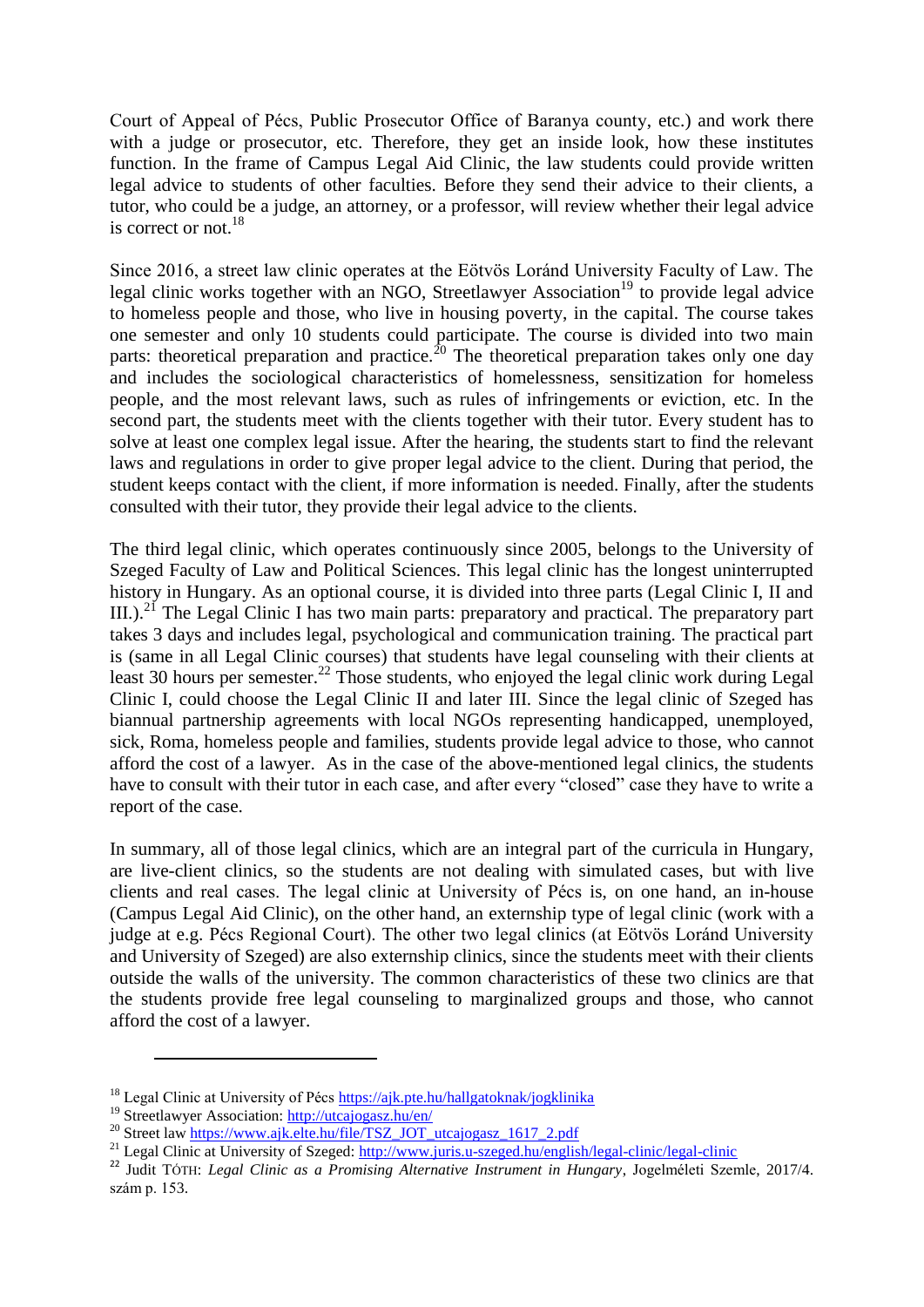In the last couple of years, the legal clinicians tried to cooperate with each other in order to strengthen the importance of clinical legal education and to exchange information. They organized meetings, workshops and conferences, and published newsletters. In 2015, the ENCLE, and in 2017, the PILnet organized a conference in Budapest. Even though, the number of the clinicians is quite small, and the higher education is still skeptic concerning the alternative educational methods, like the legal clinic, but we still could see some improvements.

## **3. Social vs. educational goal**

 $\overline{\phantom{a}}$ 

As it was mentioned before, the legal clinic (movement) has two main purposes: social and educational. The question is, could we place one purpose before the other or they have the same value and importance? According to the author's opinion, even though both are equally relevant keeping a balance, but in Hungary, the educational goal seemed to be prioritized. Those legal clinics, which deal with hypothetical cases, focus rather on the educational goal. However, since each functioning legal clinic in Hungary deals with live clients' real cases, we cannot say that the social goal does not present in their operation.

What does educational goal mean? The educational goal includes the special legal (cognitive) knowledge, the lawyering skills and the issue of professional responsibility. All of these are crucial elements of the output requirements for graduated students (which were defined in the Decree of the Minister responsible for higher education. Since these were already discussed above, now we should turn our attention to the social goal of the legal clinic. How could we define the social aim of legal clinics? It appears, when students solve social problems and provide free legal advice to marginalized groups and those, who cannot afford the cost of a lawyer, so they provide access to justice for these people. Each legal clinic in Hungary requires its students to give legal advice in writing. None of them allows representing a client in court or in any other authority. This means that the majority of legal service is related to the explanation of legal conditions, to public administration, municipal procedures, mediation in a conflict and drafting of legal proposals. So the question is, if students cannot represent their clients before any authority and they can give legal advice only in writing, how could be the social goal of the legal clinic effectively fulfilled? According to the author's opinion, these legal services are really important, since these clients do not have a chance to hire a lawyer and they do not have the legal knowledge to solve their legal issues by themselves.<sup>23</sup>

*"The statement of the 2007 London conference of Union Ministers for Education puts it this way: Higher education should play a decisive role in cultivating social cohesion, reducing inequalities and raising the level of knowledge, skills and competences in society. The legal clinical education is a perfect example of this social accountability of universities."<sup>24</sup>* Consequently, the legal service delivered by students, help clients to access justice and provide an opportunity to the students to get an insight, how chaotic the public administration is, and how could the institutes differently interpret the same rules. Such legal service

<sup>23</sup> Renáta KÁLMÁN: *Lengyel-magyar két jó barát, avagy a jogklinika programok összehasonlító elemzése* [Pole and Hungarian, Two Good Friends or a Comparative Analysis of the Legal Clinic Programs] In: FEJES Zsuzsanna (szerk.): Jog és Kultúra, Szegedi Tudományegyetem Állam- és Jogtudományi Doktori Iskola, Szeged, 2018, pp. 43-44.

<sup>24</sup> Clelia BARTOLI: *Legal Clinics in Europe: for a commitment of higher education in social justice,*  Diritto&Questioni Pubbliche, 2016, p. 16.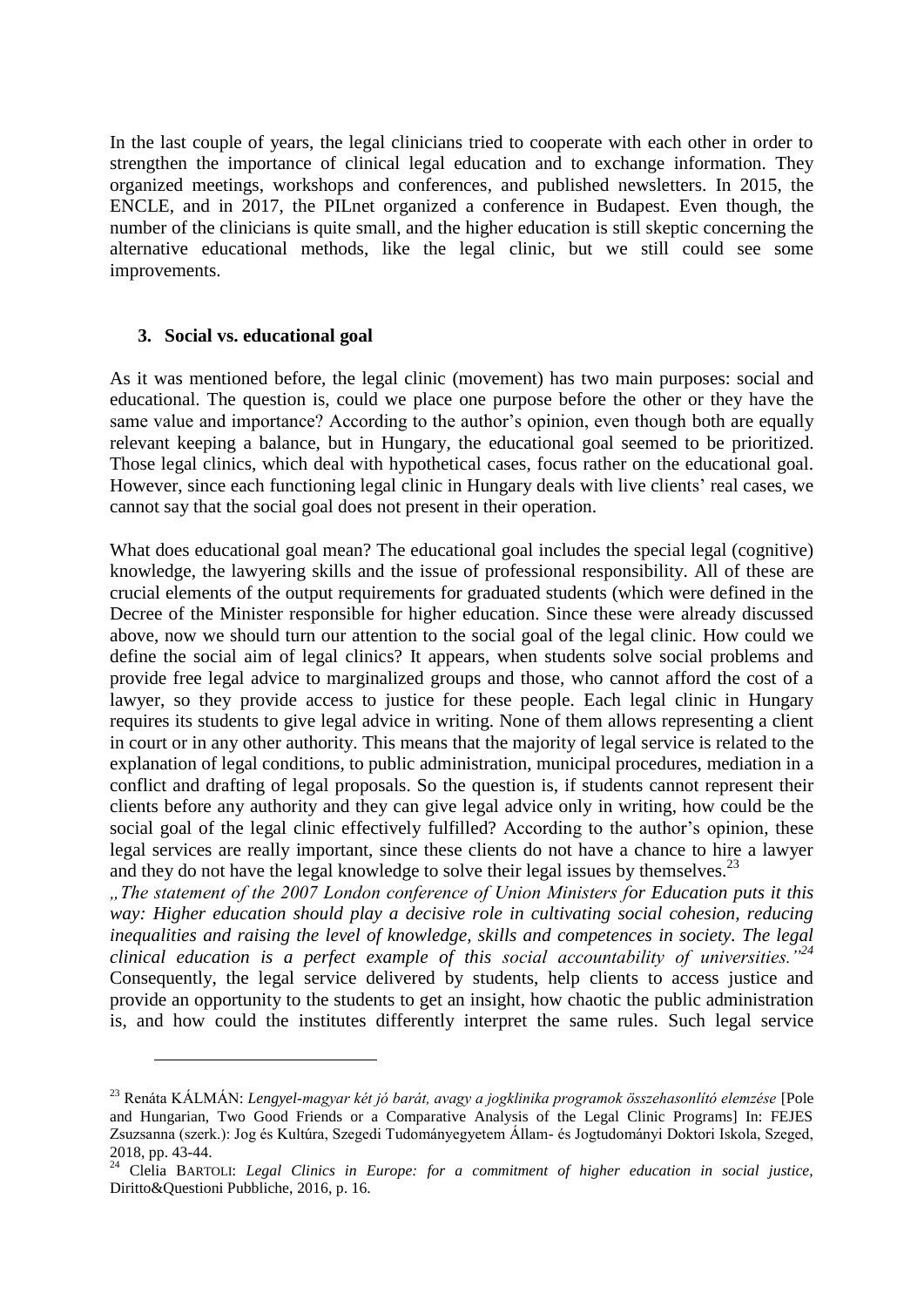improves their emotional skills, critical thinking and also their social responsibility, which are also the elements of the output requirements.

The legal clinics have micro and macro goals as well. The micro goal is the development of the student's professional identity, while the macro means the institutional critique.<sup>25</sup> *"The institutional critique may lead to an appreciation for social justice […] and develop the habit of questioning and critiquing the status quo that they encounter."<sup>26</sup>* Even though, the two main characters are the client and student, but still, the university is a beneficiary of the legal clinic. Through the legal clinic, the university builds networks with NGOs, institutes, other universities at national and international level, promotes social responsibility of the university.  $27$  Through the introduction of a legal clinic course, universities could satisfy their social responsibility for the public.

Why should all faculties, who have legal clinic course, focus on the educational goal in Hungary? The Act on the professional activities of attorneys-at-law contains a list of activities<sup>28</sup>, which could be done exclusively by attorneys. This list includes legal representation, legal counseling, document drafting, etc. As a result, the Act provides monopoly to the attorneys for these activities. As it was mentioned above, the majority of legal services, done by students, relating to the explanation of legal conditions, legal counseling and drafting legal documents. Some of these services are also in the list of activities, which could only do by attorneys. Therefore, legal clinic activities should be part of the curricula of the legal education (legal clinic is an optional course; the students get credits for their work), otherwise, universities and their students would breach the above-mentioned Act, since they act as attorneys. If such clinical activity is part of the students' education, the universities did not violate the law, because its purpose is educational. Even though, such Hungarian regulation impedes the work of legal clinics, they still achieve not only their educational, but social purposes as well. However, in Poland, Act on free legal assistance, which came into force in 2016, includes students with three years of experience as professionals, who could provide free legal assistance.<sup>29</sup> Such action of the Polish legislator recognized the role and importance of students and legal clinics.

## **Conclusion**

In Hungary, the new Decree of the Minister responsible for higher education defined uniformly the educational output requirements of students. These requirements could be divided into four components: professional (cognitive) knowledge, skill/proficiency, professional attitude, autonomy and competence relevant to responsibility. The clinical legal education could greatly contribute to the accomplishment of these requirements. The students could acquire many lawyering skills through their clinical work. It is already proven that the traditional, frontal way of teaching is inadequate to transfer knowledge and skills to the

 $\overline{\phantom{a}}$ 

<sup>25</sup> Linda F. SMITH et al.: *Risks and Rewards of Externships: Exploring Goals and Methods, International Journal of Clinical Legal Education Vol. 24. 2017, pp. 60-61.*<br><sup>26</sup> a.i.i.

Ibid. p. 61.

<sup>27</sup> Clelia BARTOLI: *Legal Clinics in Europe: for a commitment of higher education in social justice,*  Diritto&Questioni Pubbliche, 2016, p. 25. o.

<sup>&</sup>lt;sup>28</sup> Section 2 Act LXXVIII of 2017 on the professional activities of attorneys-at-law<br><sup>29</sup> **In** January 2016 free local assistance will be laung

 $^{29}$  In January 2016, free legal assistance will be launched throughout Poland [https://www.premier.gov.pl/en/news/news/in-january-2016-free-legal-assistance-will-be-launched-throughout](https://www.premier.gov.pl/en/news/news/in-january-2016-free-legal-assistance-will-be-launched-throughout-poland.html)[poland.html](https://www.premier.gov.pl/en/news/news/in-january-2016-free-legal-assistance-will-be-launched-throughout-poland.html)